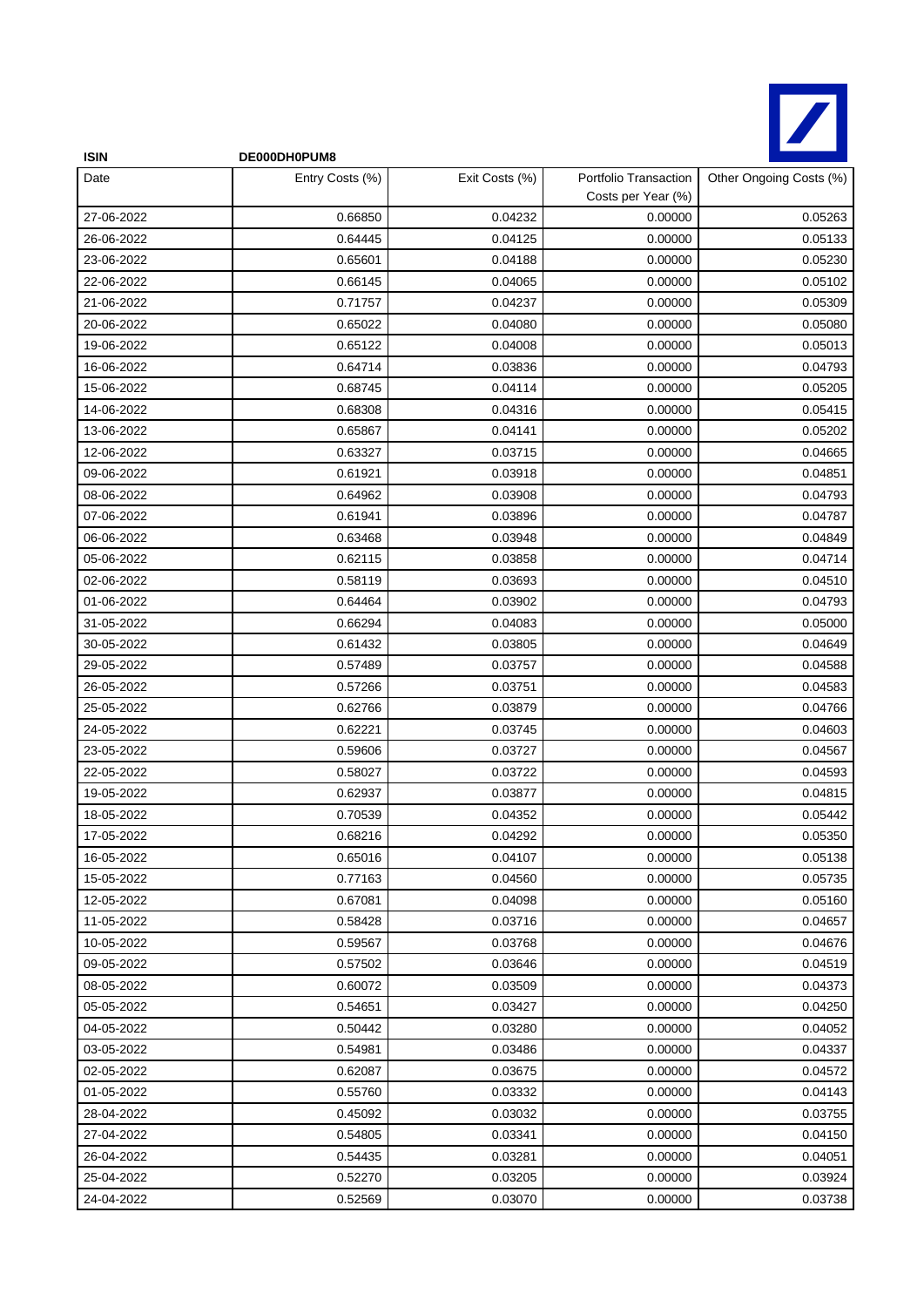| 21-04-2022 | 0.46197 | 0.02821 | 0.00000 | 0.03415 |
|------------|---------|---------|---------|---------|
| 20-04-2022 | 0.46403 | 0.02847 | 0.00000 | 0.03408 |
| 19-04-2022 | 0.45773 | 0.02871 | 0.00000 | 0.03466 |
| 18-04-2022 | 0.42318 | 0.02627 | 0.00000 | 0.03182 |
| 13-04-2022 | 0.43273 | 0.02665 | 0.00000 | 0.03192 |
| 12-04-2022 | 0.43442 | 0.02674 | 0.00000 | 0.03226 |
| 11-04-2022 | 0.45343 | 0.02793 | 0.00000 | 0.03359 |
| 10-04-2022 | 0.47134 | 0.02860 | 0.00000 | 0.03424 |
| 07-04-2022 | 0.47938 | 0.02958 | 0.00000 | 0.03553 |
| 06-04-2022 | 0.48679 | 0.03021 | 0.00000 | 0.03624 |
| 05-04-2022 | 0.49789 | 0.03041 | 0.00000 | 0.03643 |
| 04-04-2022 | 0.47830 | 0.03025 | 0.00000 | 0.03596 |
| 03-04-2022 | 0.48947 | 0.03023 | 0.00000 | 0.03577 |
| 31-03-2022 | 0.47415 | 0.03002 | 0.00000 | 0.03540 |
| 30-03-2022 | 0.47277 | 0.03032 | 0.00000 | 0.03554 |
| 29-03-2022 | 0.50057 | 0.03107 | 0.00000 | 0.03643 |
| 28-03-2022 | 0.51044 | 0.03083 | 0.00000 | 0.03657 |
| 27-03-2022 | 0.50054 | 0.02963 | 0.00000 | 0.03516 |
| 25-03-2022 | 0.46658 | 0.02811 | 0.00000 | 0.03330 |
| 24-03-2022 | 0.48738 | 0.02921 | 0.00000 | 0.03465 |
| 23-03-2022 | 0.49241 | 0.03026 | 0.00000 | 0.03582 |
| 22-03-2022 | 0.48776 | 0.03042 | 0.00000 | 0.03606 |
| 21-03-2022 | 0.49333 | 0.03033 | 0.00000 | 0.03573 |
| 18-03-2022 | 0.50248 | 0.02987 | 0.00000 | 0.03517 |
| 17-03-2022 | 0.44684 | 0.02933 | 0.00000 | 0.03461 |
| 16-03-2022 | 0.50267 | 0.03070 | 0.00000 | 0.03643 |
| 15-03-2022 | 0.49974 | 0.02949 | 0.00000 | 0.03493 |
| 14-03-2022 | 0.47312 | 0.02714 | 0.00000 | 0.03225 |
| 11-03-2022 | 0.40474 | 0.02542 | 0.00000 | 0.03015 |
| 10-03-2022 | 0.44672 | 0.02641 | 0.00000 | 0.03115 |
| 09-03-2022 | 0.39285 | 0.02320 | 0.00000 | 0.02762 |
| 08-03-2022 | 0.38828 | 0.02414 | 0.00000 | 0.02891 |
| 07-03-2022 | 0.36288 | 0.02495 | 0.00000 | 0.02992 |
| 04-03-2022 | 0.46149 | 0.02878 | 0.00000 | 0.03399 |
| 03-03-2022 | 0.48979 | 0.03009 | 0.00000 | 0.03534 |
| 02-03-2022 | 0.48877 | 0.02933 | 0.00000 | 0.03449 |
| 01-03-2022 | 0.48208 | 0.03156 | 0.00000 | 0.03657 |
| 28-02-2022 | 0.50407 | 0.03270 | 0.00000 | 0.03808 |
| 25-02-2022 | 0.49392 | 0.03162 | 0.00000 | 0.03676 |
| 24-02-2022 | 0.42075 | 0.02945 | 0.00000 | 0.03406 |
| 23-02-2022 | 0.56484 | 0.03378 | 0.00000 | 0.03871 |
| 22-02-2022 | 0.53167 | 0.03320 | 0.00000 | 0.03809 |
| 21-02-2022 | 0.54017 | 0.03346 | 0.00000 | 0.03828 |
| 18-02-2022 | 0.55529 | 0.03377 | 0.00000 | 0.03861 |
| 17-02-2022 | 0.52676 | 0.03420 | 0.00000 | 0.03915 |
| 16-02-2022 | 0.59394 | 0.03802 | 0.00000 | 0.04342 |
| 15-02-2022 | 0.64005 | 0.03757 | 0.00000 | 0.04304 |
| 14-02-2022 | 0.61245 | 0.03782 | 0.00000 | 0.04342 |
| 11-02-2022 | 0.65464 | 0.04219 | 0.00000 | 0.04815 |
| 10-02-2022 | 0.65730 | 0.04160 | 0.00000 | 0.04722 |
| 09-02-2022 | 0.64894 | 0.04205 | 0.00000 | 0.04782 |
| 08-02-2022 | 0.68734 | 0.04346 | 0.00000 | 0.04949 |
| 07-02-2022 | 0.70765 | 0.04460 | 0.00000 | 0.05071 |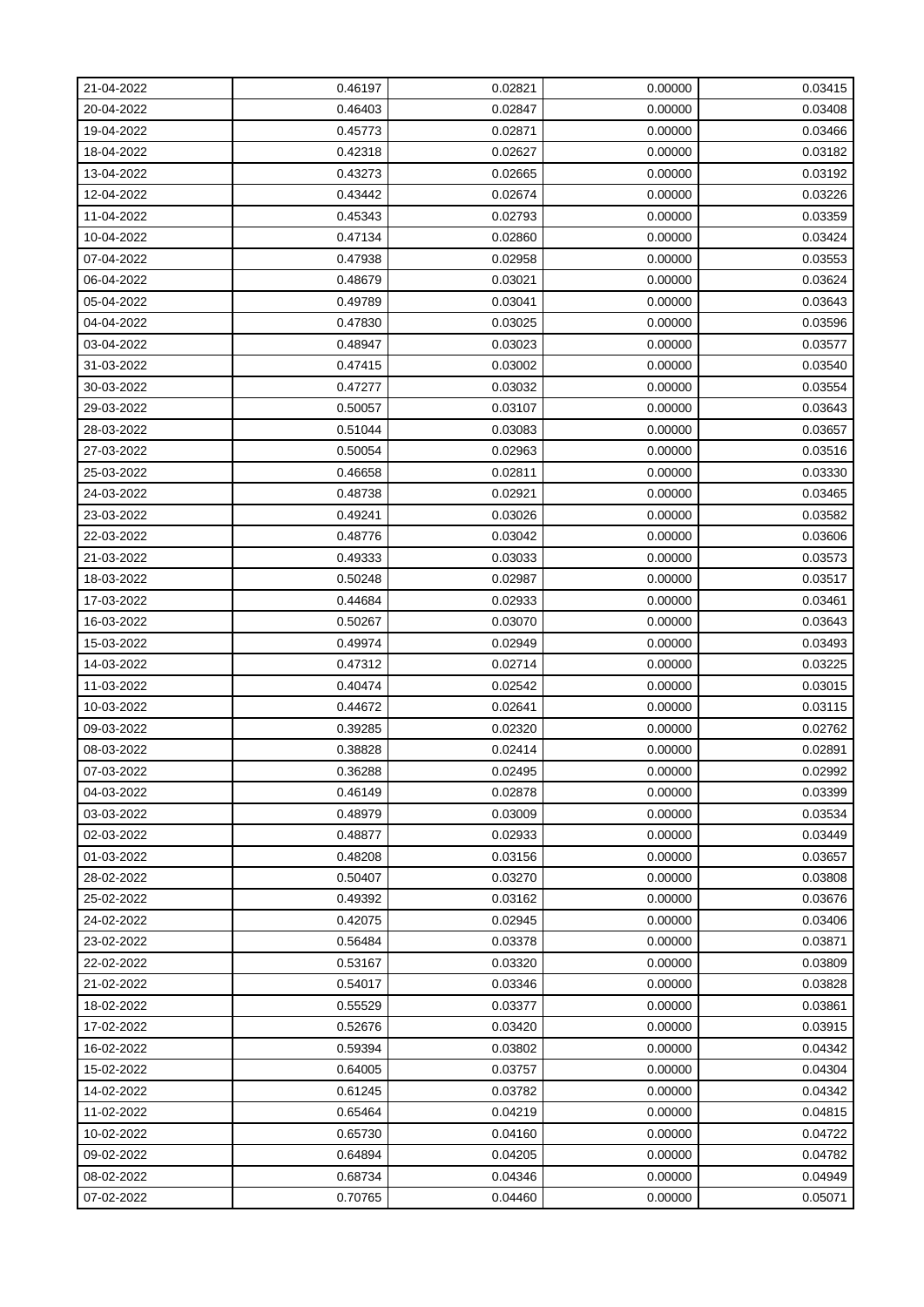| 04-02-2022 | 0.73211 | 0.04523 | 0.00000 | 0.05124 |
|------------|---------|---------|---------|---------|
| 03-02-2022 | 0.74584 | 0.04529 | 0.00000 | 0.05205 |
| 02-02-2022 | 0.74925 | 0.04647 | 0.00000 | 0.05343 |
| 01-02-2022 | 0.71085 | 0.04500 | 0.00000 | 0.05186 |
| 31-01-2022 | 0.77623 | 0.04733 | 0.00000 | 0.05495 |
| 28-01-2022 | 0.73391 | 0.04651 | 0.00000 | 0.05423 |
| 27-01-2022 | 0.68356 | 0.04308 | 0.00000 | 0.04992 |
| 26-01-2022 | 0.64140 | 0.03877 | 0.00000 | 0.04457 |
| 25-01-2022 | 0.66572 | 0.03978 | 0.00000 | 0.04567 |
| 24-01-2022 | 0.59686 | 0.03928 | 0.00000 | 0.04499 |
| 21-01-2022 | 0.67065 | 0.04083 | 0.00000 | 0.04670 |
| 20-01-2022 | 0.63945 | 0.03965 | 0.00000 | 0.04530 |
| 19-01-2022 | 0.70849 | 0.04338 | 0.00000 | 0.04957 |
| 18-01-2022 | 0.73713 | 0.04398 | 0.00000 | 0.05004 |
| 17-01-2022 | 0.67728 | 0.04246 | 0.00000 | 0.04817 |
| 14-01-2022 | 0.67710 | 0.04244 | 0.00000 | 0.04797 |
| 13-01-2022 | 0.70506 | 0.04290 | 0.00000 | 0.04846 |
| 12-01-2022 | 0.71615 | 0.04331 | 0.00000 | 0.04934 |
| 11-01-2022 | 0.70548 | 0.04435 | 0.00000 | 0.05061 |
| 10-01-2022 | 0.74824 | 0.04638 | 0.00000 | 0.05298 |
| 07-01-2022 | 0.78600 | 0.04764 | 0.00000 | 0.05454 |
| 06-01-2022 | 0.79083 | 0.04647 | 0.00000 | 0.05324 |
| 05-01-2022 | 0.70187 | 0.04272 | 0.00000 | 0.04895 |
| 04-01-2022 | 0.72671 | 0.04470 | 0.00000 | 0.05123 |
| 03-01-2022 | 0.68923 | 0.04161 | 0.00000 | 0.04745 |
| 31-12-2021 | 0.75943 | 0.04486 | 0.00000 | 0.05129 |
| 30-12-2021 | 0.73679 | 0.04519 | 0.00000 | 0.05174 |
| 29-12-2021 | 0.71507 | 0.04466 | 0.00000 | 0.05124 |
| 28-12-2021 | 0.66554 | 0.04279 | 0.00000 | 0.04889 |
| 27-12-2021 | 0.75762 | 0.04433 | 0.00000 | 0.05073 |
| 23-12-2021 | 0.68588 | 0.04401 | 0.00000 | 0.05029 |
| 22-12-2021 | 0.78205 | 0.04739 | 0.00000 | 0.05434 |
| 21-12-2021 | 0.72296 | 0.04572 | 0.00000 | 0.05233 |
| 20-12-2021 | 0.69403 | 0.04462 | 0.00000 | 0.05123 |
| 17-12-2021 | 0.69144 | 0.04384 | 0.00000 | 0.05000 |
| 16-12-2021 | 0.73424 | 0.04789 | 0.00000 | 0.05472 |
| 15-12-2021 | 0.82923 | 0.05120 | 0.00000 | 0.05869 |
| 14-12-2021 | 0.76371 | 0.04796 | 0.00000 | 0.05491 |
| 13-12-2021 | 0.74426 | 0.04737 | 0.00000 | 0.05432 |
| 10-12-2021 | 0.81336 | 0.05063 | 0.00000 | 0.05797 |
| 09-12-2021 | 0.77841 | 0.04798 | 0.00000 | 0.05476 |
| 08-12-2021 | 0.76389 | 0.04766 | 0.00000 | 0.05456 |
| 07-12-2021 | 0.78260 | 0.04871 | 0.00000 | 0.05586 |
| 06-12-2021 | 0.80024 | 0.04826 | 0.00000 | 0.05519 |
| 03-12-2021 | 0.84565 | 0.05147 | 0.00000 | 0.05885 |
| 02-12-2021 | 0.87417 | 0.05066 | 0.00000 | 0.05780 |
| 01-12-2021 | 0.74898 | 0.04871 | 0.00000 | 0.05553 |
| 30-11-2021 | 0.71309 | 0.04634 | 0.00000 | 0.05267 |
| 29-11-2021 | 0.72318 | 0.04482 | 0.00000 | 0.05126 |
| 26-11-2021 | 0.67889 | 0.04378 | 0.00000 | 0.05013 |
| 25-11-2021 | 0.70913 | 0.04560 | 0.00000 | 0.05243 |
| 24-11-2021 | 0.73364 | 0.04577 | 0.00000 | 0.05256 |
| 23-11-2021 | 0.70176 | 0.04403 | 0.00000 | 0.05043 |